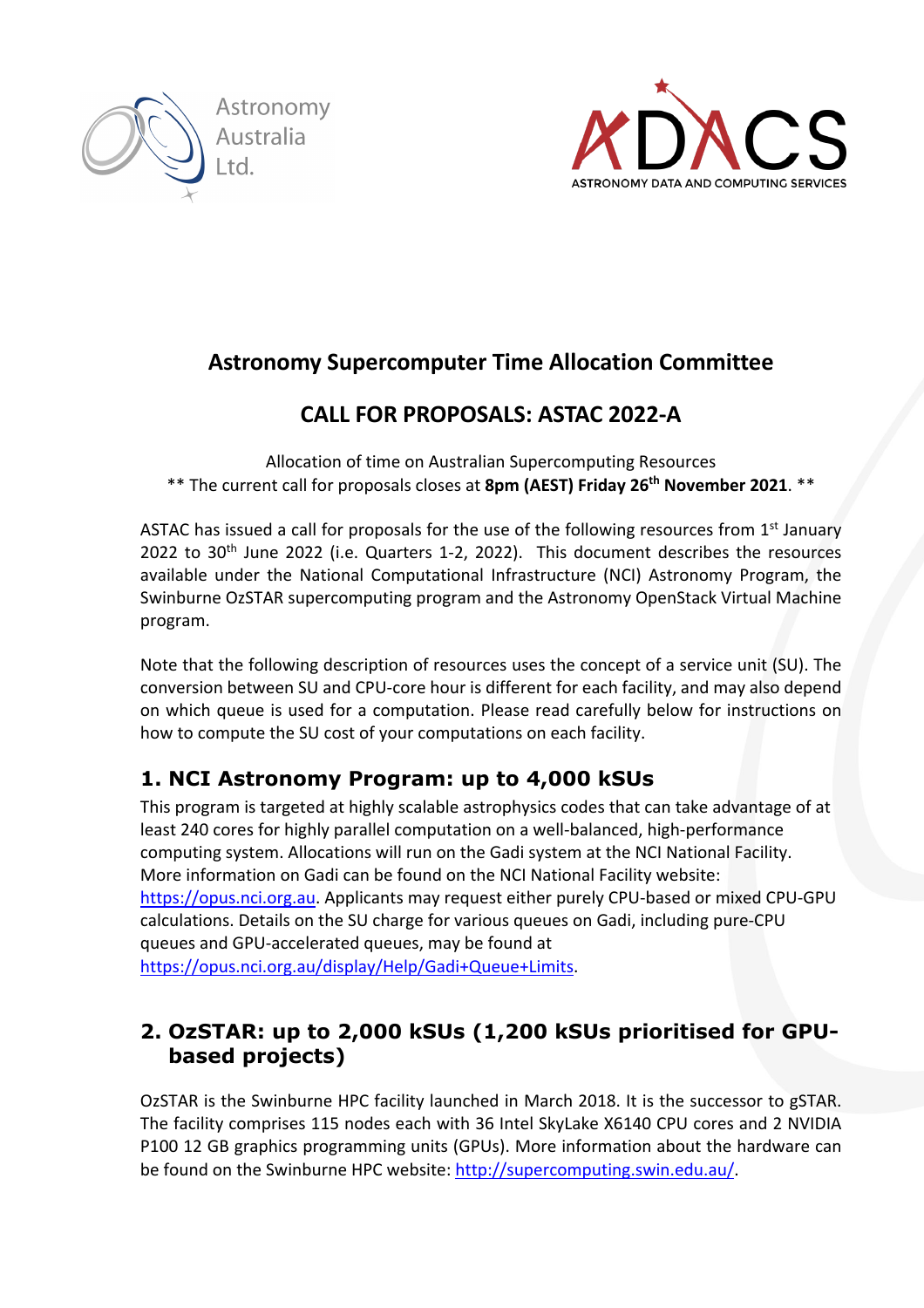It should be noted that while 1,200 kSU is prioritised for GPU-based proposals, the 1200/800 GPU/CPU split is not rigid and will depend on the volume (and quality) of GPU-based versus CPU-based proposals.

In calculating SUs requested on OzSTAR for GPU-based code, researchers should note that the time available is measured in core hours of the CPUs associated with each GPU node. The proposal should describe the intended CPU/GPU usage of the simulation approach and specify the intended CPU/GPU ratio. This ratio should then be used to give the requested time in units of CPU-core hours (or SUs). If the proposal only requests an amount of GPU hours and no CPU/GPU ratio is specified then a ratio of 16 will be assumed, i.e. 1 GPU hour = 16 SUs. If the proposal is targeting the KNL nodes this should be clearly specified.

#### *Notes on Data Storage requests for OzSTAR:*

Reasonable requests for storage are 100 Terabyte or less per project and the data will remain available for three months after the project ends.

### **3. OpenStack Virtual Machines: up to 500 virtual CPUs**

Virtual machine (VM) resources on the Swinburne cell within the NeCTAR Cloud network are available for dedicated astronomy access. It is envisaged that this opportunity will be of interest to use cases that do not require the full-blown infrastructure of a HPC facility and/or will benefit from the flexibility of working outside of a HPC environment.

Up to 500 virtual CPUs are available across the six month period covered by this call (which equates to about 2,000 kSUs if we think of a SU in this instance representing one hour of time on a virtual CPU). These CPUs will be utilised via OpenStack VMs which can be provisioned in a variety of different 'flavours' to accommodate a broad spectrum of workflows. Single VMs will typically comprise up to 8 or 16 virtual CPUs and 16 or 32 GB RAM (although larger sizes are possible), as well as attachable storage, a DNS zone and a floating IP address. Applications requesting multiple VMs up to a total of 500 virtual CPUs are welcomed.

More information on accessing the OpenStack VMs for astronomy use can be found at https://supercomputing.swin.edu.au/rcdocs/ .

#### **Proposal Form**

Proposals can be created, managed and submitted online through the Astronomy Data and Computing Services (ADACS) Proposal System at: